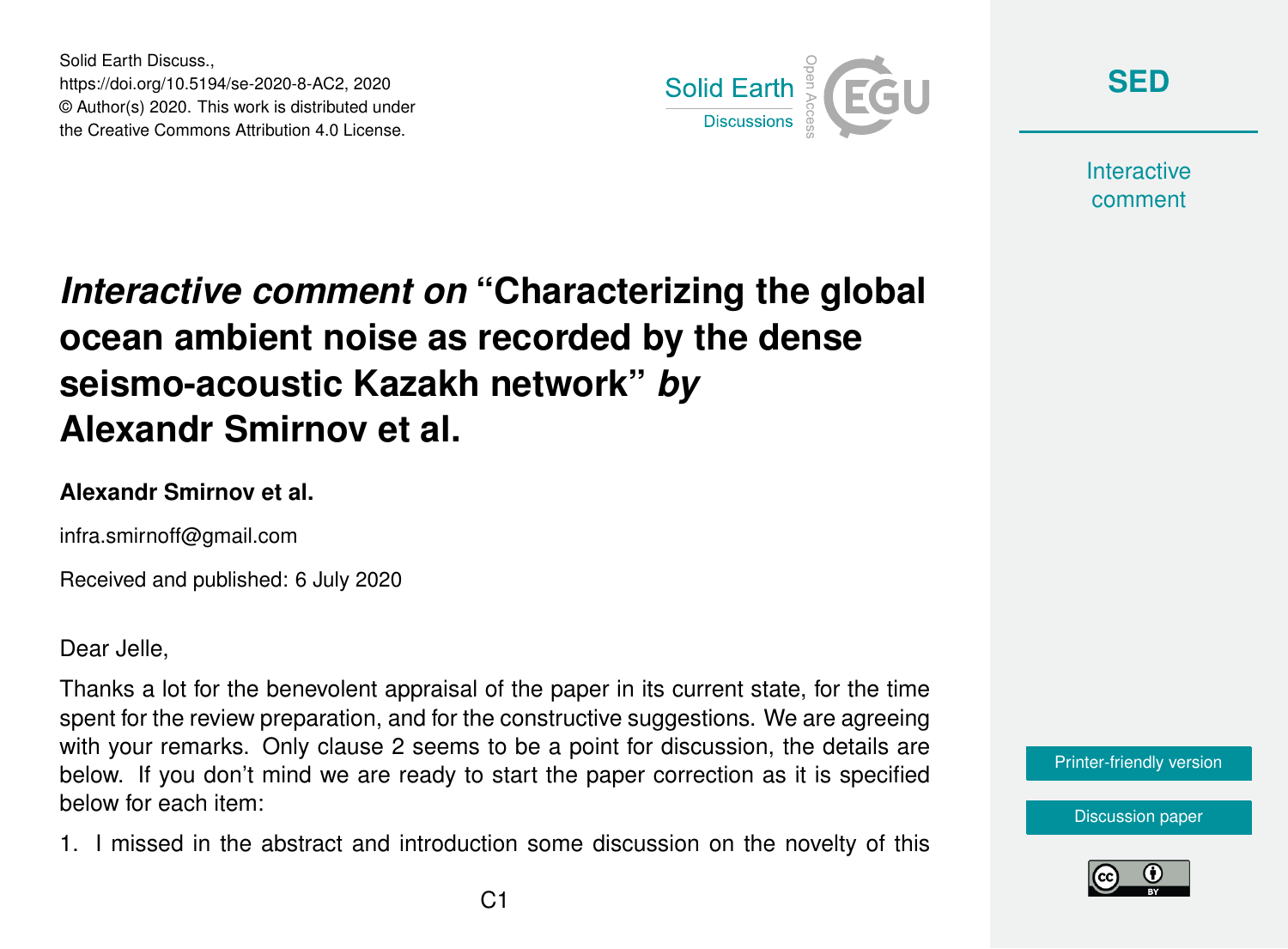study: e.g. what the added value is of a characterization with seismic and acoustic arrays that are part of a dense network.

We will add the discussion.

In the conclusion, the authors claim that analyzing multiyear archives of continuous recordings yields additional information about the spatial and temporal variability of the ambient noise originating from two hemispheres. This is an interesting aspect, but in my opinion the manuscript does not provide sufficient evidence for that.

We will exclude the item from the conclusions.

2. A shortcoming is the lack of microseism predictions. Certainly since these simulations can be produced by the same model. Please add these to a revised manuscript.

You are right, it is possible to produce these simulations using the same source model. The only difference with the microbarom source is the need to take into account the influence of the bathymetry effect. These simulation has been already done, the results were included in our talk at EGU 2020 https://doi.org/10.5194/egusphere-egu2020- 2965. This material was not included in the paper in purpose as authors are going to prepare another paper based on the same observational data but dedicated mostly to seismic data. Microseism simulation would be the focal point in this new paper. We propose to clearly mention this effect and evaluate its impact on the modeling

3. I also missed a more direct comparison of microseism and microbarom observations, e.g. MKIAR/MKAR and KURIS/Kurchatov

It is a very good point and we will add the comparison.

4. Some figures are missing where others are superfluous. In particular, I consider that Figures 1, 2, 4 and 5 could be combined in one single figure. I missed figures that (1) show a map of the distribution and characteristics (amplitude/dominant frequency) of microbarom and microseism sources that are considered in this study (also from the southern hemisphere?) and (2) spectral characteristics of the observations, i.e.

**[SED](https://se.copernicus.org/preprints/)**

**Interactive** comment

[Printer-friendly version](https://se.copernicus.org/preprints/se-2020-8/se-2020-8-AC2-print.pdf)

[Discussion paper](https://se.copernicus.org/preprints/se-2020-8)